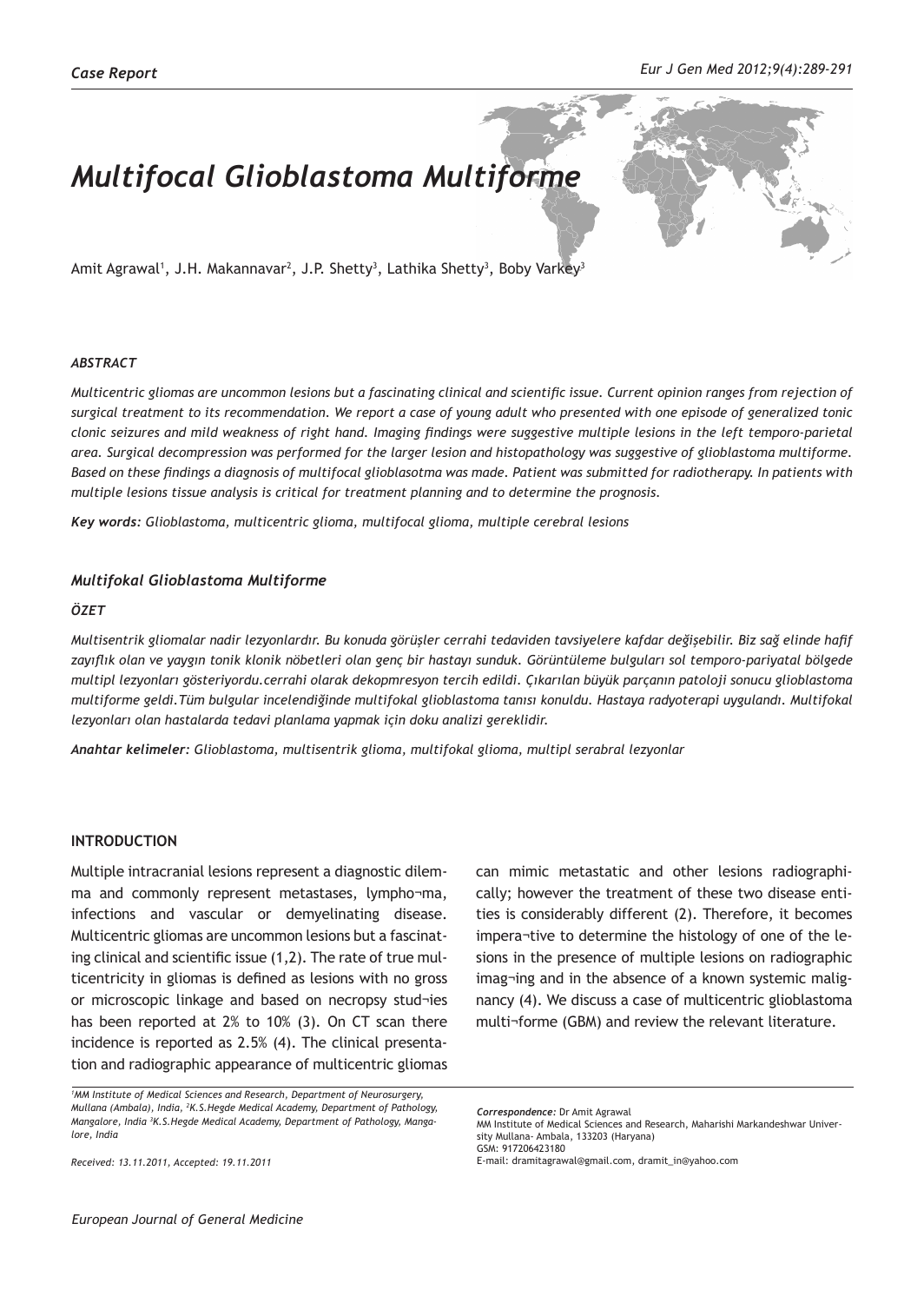## **CASE**

A 38 years right handed man from costal area of rural south India presented with the history of one episode of generalized tonic clonic seizures one month back. Following recovery he noticed slurring of speech and weakness of right upper limb, that gradually recovered over a period of two days. He was complaining of giddiness since than. There was no history of headache, blur-ring of vision, fever or any other illness in the past. He was not a smoker or alcoholic. His general and systemic examinations were normal. On neurological examination he had mild weakness of right hand grip and plantars were extensor. Cranial nerves examination was normal. All blood investigations were normal. Chest X-Ray and ultrasound abdomen was normal. CT scan plain and con¬trast studies showed predominantly isodense lesion with mild hyperdense periphery left temporo-parietal lobe and another lesion behind this in high parietal lobe with peri-lesional oedema and mass effect. The large lesion was enhancing with contrast on periphery and other lesion showed mild enhancement. He was further investigated with MRI that showed two lesions isointense on T1W images becoming hyperintense on T2W images and remained hyperintense on FLAIR images with peri-lesional oedema and mass effect (Figure 1 and 2). He underwent left temporo-parietal craniotomy and decompression of the larger lesion. The lesion was identified with color changes and abnormal vessels on the cortical surface and change in cortical consistency on palpation. A small 0.5x0.5 corticectomy was performed and a grayish, soft suckable, moderately vascular tumor with abnormal vessels and necrotic material was identified and it was decompressed under micro¬scope. Following surgery patient recovered without any deficits. Post-operative CT scan showed good decompres¬sion of the larger lesion. Histopathology of the tumor tissue showed increased cellularity with nuclear and cellular atypia, pleomorphism and mitotic activity. It also showed areas of necrosis suggestive of glioblastoma multiforme. Patient was submitted for radiotherapy and doing well at follow up.

#### **DISCUSSION**

Multiple malignant gliomas are interesting yet uncom¬mon clinical entities (5). These lesions can be divided into two groups multicentric and multifocal. Multifocal gliomas are de¬fined as the lesions result from dissemination or growth by an established route, spread

via commissural or other pathways, (i.e. corpus callosum, fornix, internal capsule, or massa intermedia), or spread via cerebrospinal fluid channels or local metastases (6). On the contrary multi- centric gliomas are widely separated lesions in different lobes or hemispheres that can not be attributed to the pathways just mentioned. These can also be separated by time of occurrence (6). Present case is an example of multifocal GBM present at the same time. Multifocal glio¬mas, according to the classification of Budka, are grouped into four categories: diffuse, multiple, multicentric, and multiple-organ (7). Pathogenesis of multicentric gliomas is not well understood and mny hy-potheses have been proposed to explain their multicentricity. Tumor dissemination via CSF pathways has been proposed as another reason for multicentric gliomas (1). Glioblastoma is the most fre¬quent histotype of multicentric glioma but more benign glial neoplasms including astrocytoma and ependymoma have also been reported as multicentric (2,8). The histopathological features of multicentric GBM include nuclear and cellular atypia and pleomorphism, dedifferentiation, mitotic activity, increased cellularity, and endothelial proliferation (9). In our case also the histopathology was suggestive of high grade ma¬lignancy (i.e. GBM). It is difficult to differentiate neuroradiologically among gliomas, lymphomas, and other ma¬lignant intracranial malignancies (10). As in present case multiple glioblastomas are hypo- or isodense on plain CT scan. They are usually hypo- or isointense on T1-weighted images and hyperintense on T2-weighted images remains hyerintense on FLAIR images. These lesions enhances strongly after contrast administration in a heterogeneous or ring-like manner both on CT and MRI scan. Meningeal or ventricular enhancement, suggestive of a possible way of dissemination, is rare. It may be associated with moder¬ate oedema and mass effect (11). There was no evidence of meningeal or ventricular enhancement in present case owever there was presence of associated cerebral oede-ma. Other associated features include tumor heterogene¬ity, hemorrhages, poor delineation, flow voids and large tumor size. Presence of mass effect, edema and large tumor size will differentiation between low-grade and high grade gliomas, whereas ringenhancement and the presence of cyst or necrosis are characteristic for glio¬blastomas (9,12). Management of patients with multicentric gliomas is controversial and management ranges from rejection of surgical treatment to its recommendation. Surgical intervention and tumor decompression has a significant impact on longer